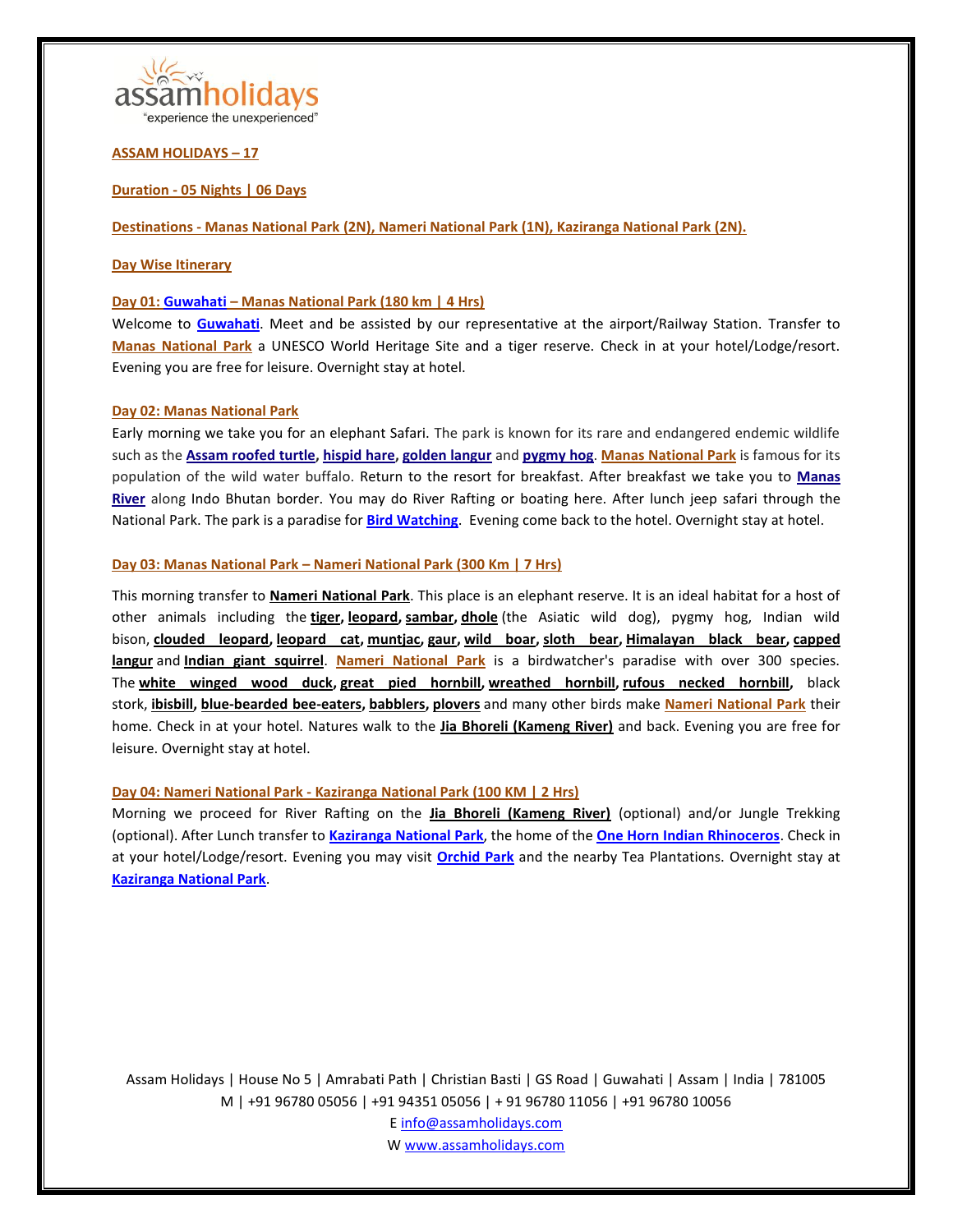

## "experience the unexperienced"

## **Day 05: [Kaziranga National Park](https://en.wikipedia.org/wiki/Kaziranga_National_Park)**

Early morning explore **[Kaziranga National Park](https://en.wikipedia.org/wiki/Kaziranga_National_Park)** on back of elephant. Apart from world's endangered **[One Horn](https://en.wikipedia.org/wiki/Indian_rhinoceros)  [Indian Rhinoceros](https://en.wikipedia.org/wiki/Indian_rhinoceros)**, the Park sustains half the world's population of genetically pure Wild Water Buffaloes, over 1000 Wild elephants and perhaps the densest population of **[Royal Bengal Tiger](https://en.wikipedia.org/wiki/Bengal_tiger)** anywhere. **[Kaziranga National](https://en.wikipedia.org/wiki/Kaziranga_National_Park)  [Park](https://en.wikipedia.org/wiki/Kaziranga_National_Park)** is also a bird watcher's paradise and home to some 500 species of **[Birds](https://en.wikipedia.org/wiki/List_of_birds_of_Kaziranga_National_Park)**. The Crested Serpent Eagle, Palla's Fishing Eagle, Greyheaded Fishing Eagle, Swamp Partridge, Bar-headed goose, whistling Teal, Bengal Florican, Storks, Herons and Pelicans are some of the species found here. We will return to the resort for breakfast. Afternoon we proceed for a jeep safari. Evening come back to the hotel. Overnight stay at **[Kaziranga National](https://en.wikipedia.org/wiki/Kaziranga_National_Park)  [Park.](https://en.wikipedia.org/wiki/Kaziranga_National_Park)**

**Day 06: [Kaziranga National Park](https://en.wikipedia.org/wiki/Kaziranga_National_Park)– [Guwahati](https://en.wikipedia.org/wiki/Guwahati) (230 Km | 4.5 Hrs)** After breakfast drive to **[Guwahati.](https://en.wikipedia.org/wiki/Guwahati)** Tour Ends.

### **Proposed Hotels**

**Category A [Manas National Park](https://en.wikipedia.org/wiki/Manas_National_Park) -** [Musa Jungle Retreat](http://musa.co.in/) [| Bansbari Lodge](https://www.assambengalnavigation.com/bansbari-lodge) | Similar **[Nameri National Park](https://en.wikipedia.org/wiki/Nameri_National_Park) -** [Eco Camp Nameri](http://www.nameri.co.in/) [| Jia Bharali Wild Resort](https://www.facebook.com/pages/Jia-Bharali-Wild-Resort/266893570124530) **[Kaziranga National Park](https://en.wikipedia.org/wiki/Kaziranga_National_Park)** – [Iora](http://kazirangasafari.com/) / [Borgos](http://kazirangaborgos.com/) / Similar

#### **Category B**

**[Manas National Park](https://en.wikipedia.org/wiki/Manas_National_Park) -** [Bansbari Lodge](https://www.assambengalnavigation.com/bansbari-lodge) | Similar **[Nameri National Park](https://en.wikipedia.org/wiki/Nameri_National_Park) -** [Eco Camp Nameri](http://www.nameri.co.in/) [| Jia Bharali Wild Resort](https://www.facebook.com/pages/Jia-Bharali-Wild-Resort/266893570124530) **[Kaziranga National Park](https://en.wikipedia.org/wiki/Kaziranga_National_Park)** –[Dhanshree Resort](http://dhanshreeresort.com/) [/ Wild Grass Lodge](https://www.tripadvisor.in/Hotel_Review-g858488-d501565-Reviews-Wild_Grass_Lodge-Kaziranga_National_Park_Nagaon_District_Assam.html) / Similar

#### **Category C**

**[Manas National Park](https://en.wikipedia.org/wiki/Manas_National_Park) -** [Florican Cottage](http://www.floricancottage.com/) | Similar **[Nameri National Park](https://en.wikipedia.org/wiki/Nameri_National_Park) -** [Eco Camp Nameri](http://www.nameri.co.in/) [| Jia Bharali Wild Resort](https://www.facebook.com/pages/Jia-Bharali-Wild-Resort/266893570124530) **[Kaziranga National Park](https://en.wikipedia.org/wiki/Kaziranga_National_Park)** –[Florican](http://www.kazirangaflorican.com/) / Similar

**NOTE: The above mentioned hotels will be confirmed as per the room availability. Otherwise we will confirm similar category hotel.**

#### **Inclusions**

Rooms on twin/triple sharing basis | Daily Breakfast | Exclusive a/c vehicle at disposal for transfers & sightseeing as per itinerary | 01 Elephant safari & 01 half day Jeep safari in Manas Jungle | 01 Elephant safari & 01 Jeep safari in Kaziranga Jungle | Service of an experienced driver for 12 Hours per day up to maximum 08:00 PM | Parking, Toll taxes, Drivers Allowance etc |

Assam Holidays | House No 5 | Amrabati Path | Christian Basti | GS Road | Guwahati | Assam | India | 781005 M | +91 96780 05056 | +91 94351 05056 | + 91 96780 11056 | +91 96780 10056 E info@assamholidays.com W www.assamholidays.com